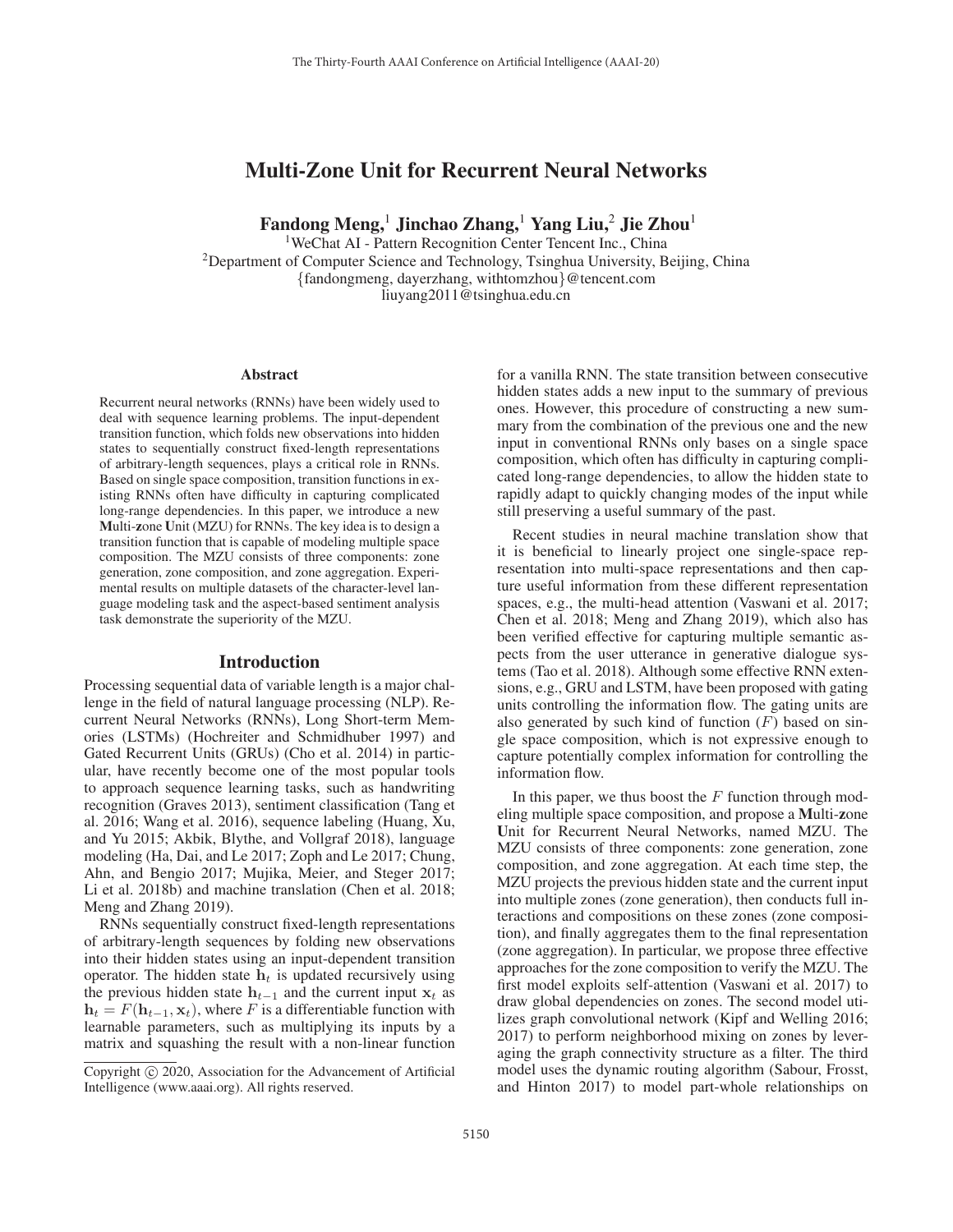zones. To further enhance the MZU, we propose an effective regularization objective to promote the diversity in multiple zones. The architecture of MZU is generic as standard RNNs, thus can be extended to deep MZUs.

We evaluate the MZU on 1) the challenging characterlevel language modeling task with two standard datasets, namely the well known Penn Treebank (Marcus, Marcinkiewicz, and Santorini 1993) and the larger Wikipedia dataset (text8) (Mahoney 2011); and 2) the aspect-based sentiment analysis (ABSA) task with two datasets of the SemEval 2014 Task 4 (Pontiki et al. 2014) in different domains. Experimental results on both tasks demonstrate the superiority of the MZU to previous competitive RNNs and its generalizability across tasks.

Our main contributions are three-fold:

- We propose a new and generic Multi-zone Unit for RNNs, along with three effective approaches for the zone composition.
- To further enhance the MZU, we propose an effective regularization objective to promote the diversity of multiple zones.
- We provide empirical and visualization analyses to reveal advantages of the MZU, e.g., capturing richer linguistic information and better long sequence processing.

## Multi-Zone Unit for RNNs

#### **Overview**

MZU maintains a hidden state  $h_t$  to summarize past inputs at each time step  $t$ , updated as:

$$
\mathbf{h}_t = (1 - \mathbf{g}_t) \odot \mathbf{h}_{t-1} + \mathbf{g}_t \odot \mathbf{h}_t \tag{1}
$$

**h**<sub>t</sub> = (1 − **g**<sub>t</sub>)  $\odot$  **h**<sub>t−1</sub> + **g**<sub>t</sub>  $\odot$  **h**<sub>t</sub> (1)<br>where  $\odot$  is an element-wise product, **g**<sub>t</sub> is the gate, to control<br>the flow of information in the previous hidden state **h**<sub>t−1</sub> and the flow of information in the previous hidden state  $h_{t-1}$  and the candidate activation  $\mathbf{h}_t$  at the current time step, which is computed as: computed as:

$$
\mathbf{h}_t = \tanh(M_h(\mathbf{x}_t, \mathbf{h}_{t-1}))
$$
 (2)

where  $\mathbf{x}_t$  is the input embedding at time t, and the gate  $\mathbf{g}_t$  is computed as: computed as:

$$
\mathbf{g}_t = \sigma(M_g(\mathbf{x}_t, \mathbf{h}_{t-1})) \tag{3}
$$

 $\mathbf{g}_t = \sigma(M_g(\mathbf{x}_t, \mathbf{h}_{t-1}))$  (3)<br>where  $M_h$  and  $M_g$  are multi-zone transformation functions, designed for modeling multiple space composition, and their formal definitions will be described in the next section.

MZU extends the standard RNN by replacing the linear transformation (i.e., the F function) on  $[\mathbf{x}_t, \mathbf{h}_{t-1}]$  with multi-zone transformation functions, i.e. the  $M_h$  and the  $M_g$ in Eq.( 2) and (3), as well as maintains a simplified gating mechanism to control the information flow. We can also design more complex gating mechanisms as GRU and LSTM to further enhance MZU.

## Multi-Zone Transformation Function

The multi-zone transformation function, i.e., the M-function  $(in Eq. (2) (3))$  is designed for enhancing both the transformation module (i.e., the candidate activation  $\mathbf{h}_t$ ) and the gat-<br>ing module (i.e., the  $g_{\lambda}$ ). The *M*-function only takes the eming module (i.e., the  $\mathbf{g}_t$ ). The M-function only takes the embedding  $x_t$  and the previous hidden state  $h_{t-1}$  as inputs,



Figure 1: Illustration for the multi-zone transformation function, which is consists of three components. (1) *Zone Generation*: linearly project  $[\mathbf{x}_t, \mathbf{h}_{t-1}]$  into N zones **Z**; (2) *Zone Composition*: conduct compositions on **Z** and output <sup>J</sup> zones **O**; (3) *Zone Aggregation*: conduct a deep abstraction on **O** with a position-wise FFN and output new zones **F**, then aggregate the representations by concatenating **F** and finally conduct a linear transformation to obtain the final representation.

where  $\mathbf{x}_t \in \mathbb{R}^{d_x}$  and  $\mathbf{h}_{t-1} \in \mathbb{R}^{d_h}$ . Figure 1 shows the framework of the M-function, which consists of three components: *Zone Generation*, *Zone Composition*, and *Zone Aggregation*.

Zone Generation. As in Figure 1, we linearly project the current input and the previous hidden state into  $N$  zone vectors  $\mathbf{Z} = \{z_1, z_2, \dots, z_N\}$  parameterized with different weight matrices. Each zone  $z_i$  is computed as:

$$
\mathbf{z}_i = \mathbf{W}_i[\mathbf{x}_t, \mathbf{h}_{t-1}] \tag{4}
$$

where  $\mathbf{W}_i \in \mathbb{R}^{(d_x+d_h)\times d_z}$  (we set  $d_z = d_h/N$ ).

Zone Composition. Then we conduct a multi-zone composition with fully connected interactions on **Z**, and output J zones  $\mathbf{O} = \{\mathbf{o}_1, \mathbf{o}_2, \dots, \mathbf{o}_J\}$ , where J can be equal to N or not. In this step, zones in **Z** can fully interact with each other and generate new representations through our specially designed composition models. This composition can be designed flexibly, in particular, we provide three models, i.e., a self-attention based model, a graph convolutional model and a capsule networks based model, which will be formally described later.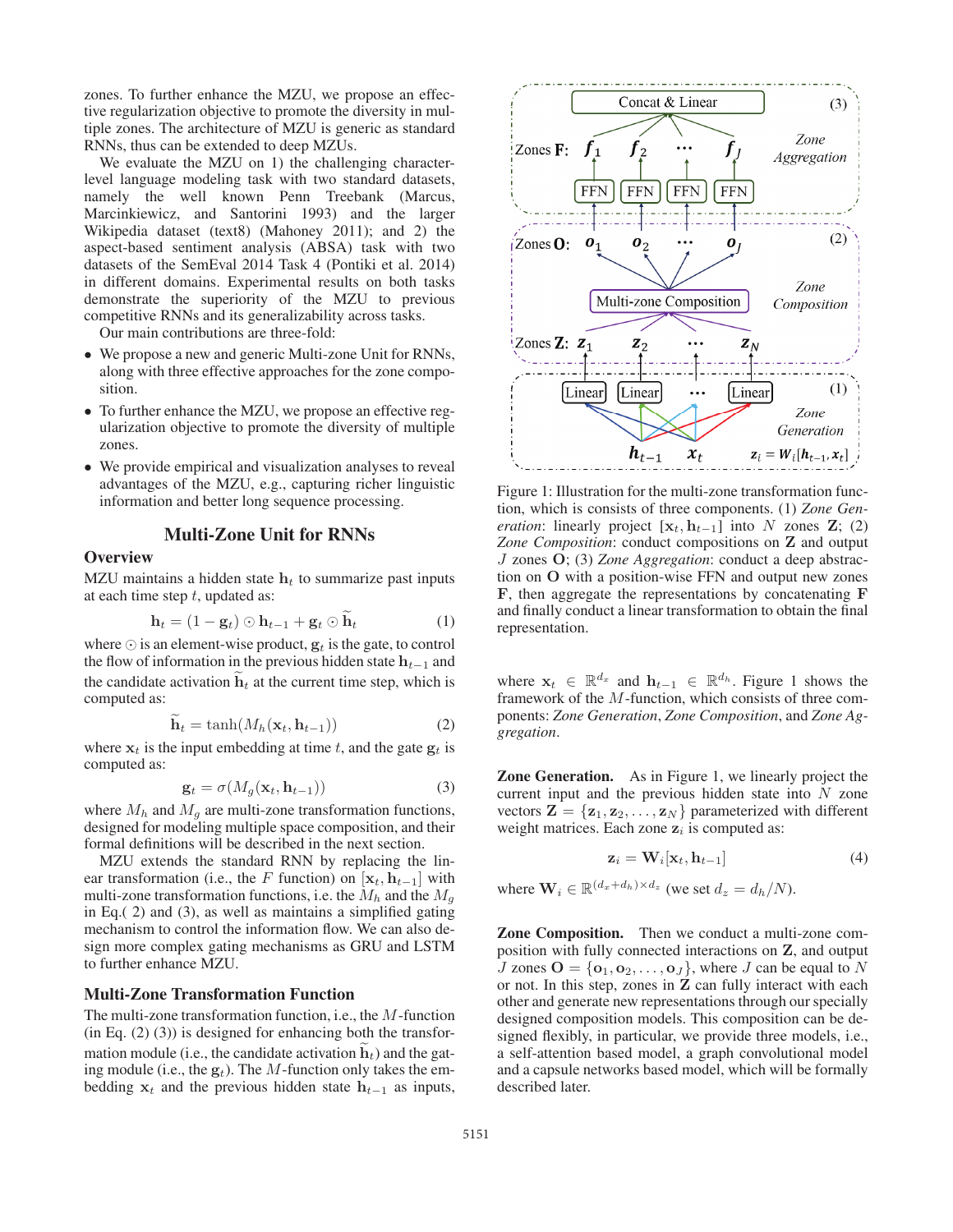Zone Aggregation. We further conduct a deep abstraction on the newly generated zones **O**, and aggregate them to the final representation in this step. In particular, we apply a position-wise feed-forward network (FFN) (Vaswani et al. 2017) to each zone  $o_i$  to conduct a deep abstraction and feature extraction, and output to  $f_j$  correspondingly. This consists of two linear transformations with a ReLU activation in between:

$$
\mathbf{f}_j = \max(0, \mathbf{o}_j \mathbf{W}_1 + \mathbf{b}_1) \mathbf{W}_2 + \mathbf{b}_2 \tag{5}
$$

where  $\mathbf{W}_1 \in \mathbb{R}^{d_o \times d_f}$ , and  $\mathbf{W}_2 \in \mathbb{R}^{d_f \times d_o}$ ,  $d_f$  is the filter size. The linear transformations are the same across differsize. The linear transformations are the same across different zones. After that, we obtain  $J$  deeply transformed zones  $\mathbf{F} = [\mathbf{f}_1, \mathbf{f}_2, ..., \mathbf{f}_J]^\top$ . Then, we aggregate the representations by concatenating these zones and conduct a linear transforby concatenating these zones and conduct a linear transformation to obtain the final representation.

## Models for Zone Composition

To be noticed that, how to conduct full interactions on the multiple zones **Z** and generate new zones  $O$ , i.e.,  $Z \rightarrow O$  in the "*Zone Composition*" (Figure 1-(2)) is crucial. It can be flexibly designed, in this paper, we just propose three effective approaches:

1) We apply self-attention (Vaswani et al. 2017) to compute the relevance between each zone pair in **Z**, and generate new zones **O** by a weighted sum of linear transformed **Z**, since self-attention has been proved effective to draw global dependencies of representations on different positions.

2) We exploit Graph Convolutional Network (GCN) (Kipf and Welling 2016; 2017) to conduct interactions on zones in **Z** by taking the zones as nodes of a graph, and generate new zones **O** by absorbing information from their neighbor nodes along weighted edges. As a special form of Laplacian Smoothing (Li, Han, and Wu 2018), GCN takes the graph connectivity structure as a filter to perform neighborhood mixing, and therefore better for zone composition.

3) We utilize the capsule networks (Hinton, Krizhevsky, and Wang 2011; Sabour, Frosst, and Hinton 2017; Hinton, Sabour, and Frosst 2018), which have strong capabilities in representation composition and have been successfully applied to some NLP tasks (Zhao et al. 2018; Wang et al. 2018; Zhang et al. 2019). In particular, we model part-whole relationships between the older zones **Z** and the new zones **O** to aggregate diverse and useful information from older ones **Z**, and achieve better representation composition through iterations of dynamic routing (Sabour, Frosst, and Hinton 2017).

Self-attention based MZU (satMZU) We firstly project the  $N$  zones into  $N$  queries,  $N$  keys and  $N$  values of dimension  $d_z$ , each with a linear transformation, parameterized with different weights. Then we compute the dot products of the query with all keys, divide each by  $\sqrt{d_z}$ , and apply a softmax function to obtain the weights on the values. In practice, we compute the attention function on a set of queries simultaneously, packed together into a matrix **Q**. The keys and values are also packed together into matrices **K** and **O**. Then the matrix of outputs is computed as:

$$
\text{Attention}(\mathbf{Q}, \mathbf{K}, \mathbf{O}) = \text{softmax}\left(\frac{\mathbf{Q}\mathbf{K}^{\top}}{\sqrt{d_z}}\right) \mathbf{O},\tag{6}
$$

which is the N new zones  $\mathbf{O} = [\mathbf{o}_1, \mathbf{o}_2, ..., \mathbf{o}_N]^\top$ .

**Graph Convolutional MZU** ( $gcn$ **MZU**) We take the N zones as N nodes and construct a graph  $G = (V, E)$ , where  $V$  and  $E$  represent the sets of nodes and edges, with  $|V| = N$  and  $|E| = N * N$ , respectively. Given node  $z_i$ and node  $z_j$ , we use cosine to compute the semantic relevance between two nodes, as the weighted edge  $w_{ij}$ , which is calculated by:

$$
w_{ij} = \frac{\mathbf{z}_i^\top \mathbf{z}_j}{\|\mathbf{z}_i\| \cdot \|\mathbf{z}_j\|} \tag{7}
$$
  
where  $\|\cdot\|$  stands for the L2 norm. Then we obtain the adja-

cent matrix<sup>1</sup>  $\tilde{A} \in \mathbb{R}^{|V| \times |V|}$ :

$$
\tilde{A} = \left[ \begin{array}{cccc} w_{11} & w_{12} & \dots & w_{1N} \\ \dots & \dots & \dots & \dots \\ w_{N1} & w_{N2} & \dots & w_{NN} \end{array} \right] \tag{8}
$$

The degree matrix is represented as D, where  $D_{ii} = \sum_i \tilde{A}_{ij}$ . Meanwhile, we concatenate the representation of  $j A_{ij}$ . Meanwhile, we concatenate the representation of each node to a matrix  $\mathbf{Z} = [\mathbf{z}_1, \mathbf{z}_2, ..., \mathbf{z}_N]^\top \in \mathbb{R}^{|V| \times d_z}$ .<br>Then we obtain the new node matrix **O** through a layer of Then we obtain the new node matrix **O** through a layer of convolution, which has incorporated the structured interactive information, as follows:

$$
\mathbf{O} = \sigma \left( \tilde{D}^{-\frac{1}{2}} \tilde{A} \tilde{D}^{-\frac{1}{2}} \mathbf{Z} \mathbf{W}_g \right)
$$
(9)

where  $\mathbf{W}_g \in \mathbb{R}^{|V| \times d_g}$  is the weight matrix, and  $d_g$  (we set  $d_g = d_g$ ) is the dimension of this convolutional layer and  $d_g = d_z$ ) is the dimension of this convolutional layer, and<br> $\mathbf{Q} \in \mathbb{R}^{|V| \times d_g}$ . It is a special form of Laplacian Smooth  $\mathbf{O} \in \mathbb{R}^{|V| \times d_g}$ . It is a special form of Laplacian Smoothing (Li, Han, and Wu 2018), which computes the new representation of a node as the weighted average of itself and its neighbors'.

Capsule Networks based MZU (capMZU) We take the N zones  $\mathbf{Z} = {\mathbf{z}_1, \mathbf{z}_2, \dots, \mathbf{z}_N}$  as N low-level capsules, and aim to output J high-evel capsules (i.e., zones)  $O =$  ${\bf o}_1,\ldots,{\bf o}_J$ , where  ${\bf o}_j \in \mathbb{R}^{d_o}$  (we set  $d_o = d_h/J$ ). We aggregate information from **Z** and conduct representation composition to generate **O**, by modeling part-whole relationships between capsules in **Z** and capsules in **O**.

We firstly initialize the initial logits  $b_{ij}$  with 0, which are log prior probabilities that capsule  $z_i$  should be coupled to capsule  $o_j$ . And we generate the "prediction vectors"  $\hat{\mathbf{z}}_{j|i}$ from the low-level capsules as follows:

$$
\hat{\mathbf{z}}_{j|i} = \mathbf{z}_i \mathbf{W}_{ij}^c \tag{10}
$$

where  $\mathbf{W}^c \in \mathbb{R}^{N \times J \times d_z \times d_o}$  is the weight tensor.<sup>2</sup><br>Then we aggregate information from **Z** and co

Then we aggregate information from **Z** and conduct representation composition to generate  $O$ , through  $T$  iterations of dynamic routing on  $\hat{\mathbf{z}}_{j|i}$ . At each iteration, we firstly compute coupling coefficient  $c_{ij}$  between low-level capsule  $z_i$ and all high-level capsules, by a "softmax" on initial logits  $b_{ij}$ , as follows:

$$
c_{ij} = \text{softmax}(\mathbf{b}_i) = \frac{\exp(b_{ij})}{\sum_k \exp(b_{ik})}
$$
(11)

<sup>1</sup>Self-connections have been added after the computation.

 $2$ In practice, we share the transformation matrix of each output capsule  $o_j$  among all the input capsules, that is  $\mathbf{W}^c \in \mathbb{R}^{J \times d_z \times d_o}$ .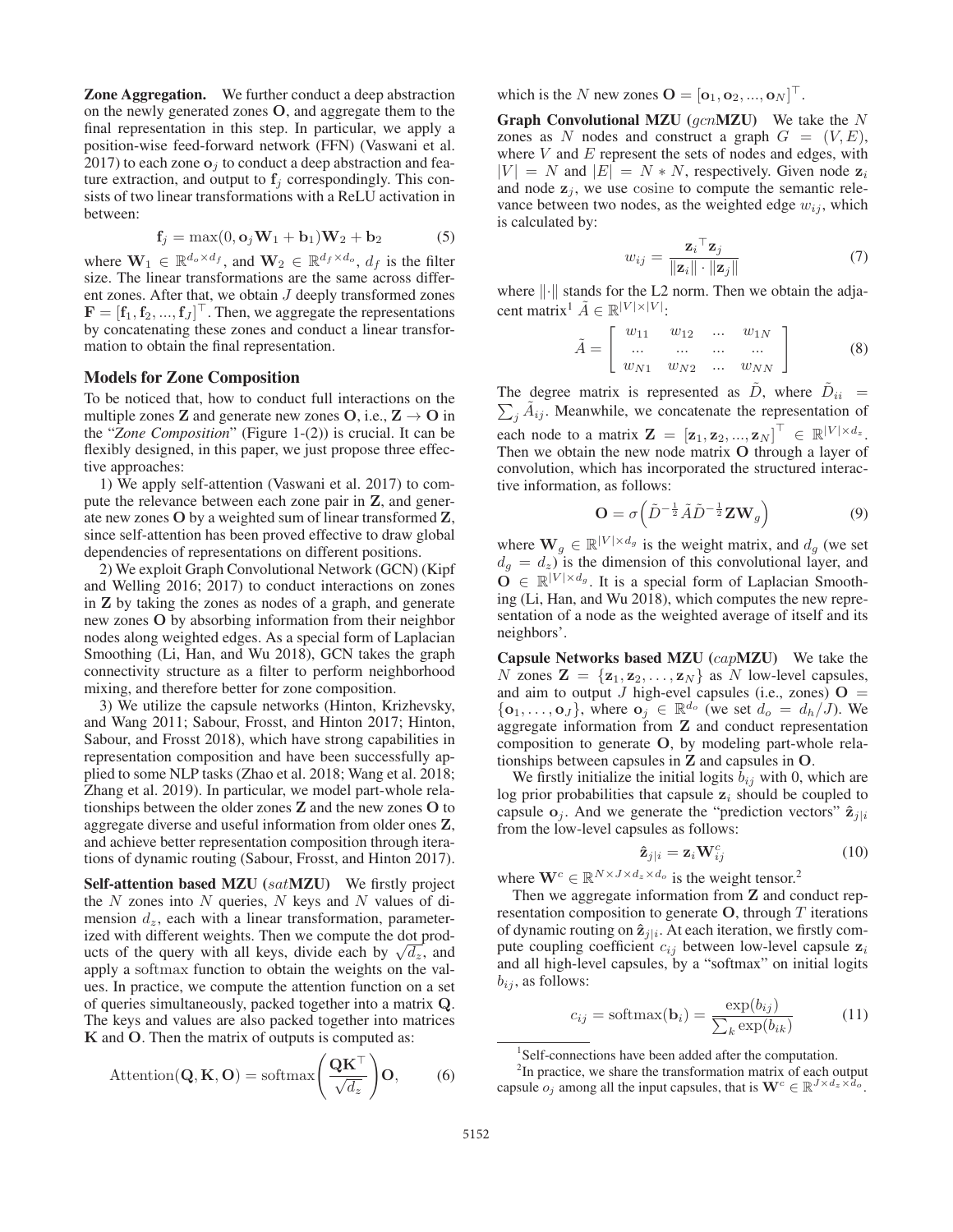After that we generate  $s_j$  by a weighted sum over  $\hat{z}_{j|i}$  with coupling coefficient  $c_{ij}$  as weights, computed as:

$$
\mathbf{s}_j = \sum_i c_{ij} \hat{\mathbf{z}}_{j|i} \tag{12}
$$

Then we take  $s_j$  as input and output capsule  $o_j$  by squashing **<sup>s</sup>**<sup>j</sup> as follows:

$$
\mathbf{o}_j = \text{squash}(\mathbf{s}_j) = \frac{||\mathbf{s}_j||^2}{1 + ||\mathbf{s}_j||^2} \frac{\mathbf{s}_j}{||\mathbf{s}_j||}
$$
(13)

where squash( $\cdot$ ) (Sabour, Frosst, and Hinton 2017) is a non-linear function to ensure that short vectors get shrunk non-linear function to ensure that short vectors get shrunk to almost zero length and long vectors get shrunk to a length slightly below 1.

Then  $b_{ij}$  are iteratively refined by measuring the agreement (scalar product) between the current output  $\mathbf{o}_i$  and the prediction  $\hat{\mathbf{z}}_{i|i}$ :

$$
b_{ij} = b_{ij} + \hat{\mathbf{z}}_{j|i} \cdot \mathbf{o}_j \tag{14}
$$

 $b_{ij} = b_{ij} + \hat{\mathbf{z}}_{j|i} \cdot \mathbf{o}_j$  (14)<br>After *T* iterations of dynamic routing, we obtain *J* final capsules (zones)  $\mathbf{O} = [\mathbf{o}_1, \mathbf{o}_2, ..., \mathbf{o}_J]^\top$ .

# Deep Transition MZU

The MZU is generic as standard RNNs, and can be extended to any deep MZUs. Since recent studies (Pascanu et al. 2014; Barone et al. 2017; Meng and Zhang 2019) have demonstrated the superiority of deep transition RNNs over deep stacked RNNs, we extend the MZU to a more powerful deep transition MZU. The entire deep transition block is composed of one MZU cell followed by several transition MZU (t-MZU) cells at each time step. As a special case of MZU, t-MZU only has "state" as input, i.e. the embedding input of t-MZU is a zero vector. In the whole recurrent procedure, for the current time step, the "state" output of one MZU/t-MZU cell is used as the "state" input of the next  $t$ -MZU cell. And the "state" output of the last t-MZU cell for the current time step is carried over as the "state" input of the first MZU cell for the next time step.

For a  $t$ -MZU cell, each hidden state at time step  $t$  at transition depth  $l$  is computed as follows:

$$
\mathbf{h}_t^l = (1 - \mathbf{g}_t^l) \odot \mathbf{h}_t^{l-1} + \mathbf{g}_t^l \odot \widetilde{\mathbf{h}}_t^l \tag{15}
$$

$$
\widetilde{\mathbf{h}}_t^l = \tanh(M_h^l(0, \mathbf{h}_t^{l-1}))
$$
\n
$$
\text{state } \mathbf{g}_t^l \text{ is computed as:}
$$
\n(16)

where the gate  $\mathbf{g}_t^l$  is computed as:

$$
\mathbf{g}_t^l = \sigma(M_g^l(0, \mathbf{h}_t^{l-1}))
$$
\n(17)

where  $M_h^l$  and  $M_g^l$  are Multi-Zone Transformation functions, as described in Section .

#### Regularization on Multiple Zones

We expect that the representations in multiple zones of MZU are as different as possible. Thus we propose a disagreement regularization on these zones, inspired by Li et al. (2018a). This regularization is designed to maximize the cosine distance (i.e., negative cosine similarity) between zone pairs. Our objective is to enlarge the average cosine distance among all zone pairs, computed as:

$$
D_{\text{zone}} = -\frac{1}{N^2} \sum_{i=1}^{N} \sum_{j=1}^{N} \frac{\mathbf{z}_i^{\top} \mathbf{z}_j}{\|\mathbf{z}_i\| \cdot \|\mathbf{z}_j\|}
$$
(18)

Training Objective. Taking into the regularization, the training objective of MZU is:

$$
J(\theta) = \arg \max_{\theta} \left\{ \underbrace{L(\theta)}_{\text{likelihood}} + \lambda * \underbrace{\sum_{s}^{s} \sum_{m}^{m} D_{\text{zone}}(\theta)}_{\text{disagreement}} \right\} (19)
$$

where  $m$  is the number of  $M$ -functions in the MZU,  $s$  is the number of inputs (e.g., tokens),  $L(\theta)$  is a task specific training objective, and  $\lambda$  is a hyper-parameter used to balance the preference between two terms of the loss function.

## Experiments

We verify the MZU on the character-level language modeling task and the aspect based sentiment analysis task.

### Character-level Language Modeling

We use two standard datasets, namely the Penn Treebank (Marcus, Marcinkiewicz, and Santorini 1993) and the larger Wikipedia dataset (text8) (Mahoney 2011).

Penn Treebank. The Penn Treebank dataset is a collection of Wall Street Journal articles written in English. We follow the process procedure introduced in (Mikolov et al. 2012), and split the data into training, validation and test sets consisting of 5.0M, 390K and 440K characters, respectively.

The Wikipedia Corpus (text8). The text8 dataset consists of 100M characters extracted from the English Wikipedia. text8 contains only alphabets and spaces, and thus we have total 27 symbols. In order to compare with other previous works, we follow the the process procedure in (Mikolov et al. 2012), and split the data into training, validation and test sets consisting of 90M, 5M, and 5M characters, respectively.

Training Details. We train the model using Adam (Kingma and Ba 2014) with an initial learning rate of 0.001. Each update is done by using a mini-batch of 256 examples. We use the truncated backpropagation through time to approximate the gradients, setting the length to 150. The norm of the gradient is clipped with 5.0. We apply layer normalization to our models, and apply dropout to the candidate activation to avoid overfitting. The dropout rate for the Penn Treebank task and the text8 task are set to 0.5 and 0.3, respectively. The hidden size and filter size for Penn Treebank are set to 800 and 1000, respectively. And those for text8 are set to 1,536 and 3,072, respectively. The embedding size is 256. We share parameters of the M-function across different depths (i.e., the deep transition counterpart) for Penn Treebank. We measure the performance of checkpoints by evaluating *bits per character* (BPC) over the valid set, and make the test with the best one. BPC is the negative log-likelihood divided by natural logarithm of 2. The lower the better.

System Description. We use satMZU, gcnMZU and capMZU standing for the self-attention based MZU, the graph convolutional MZU and the capsule networks based MZU, respectively. "DT" stands for deep transition MZU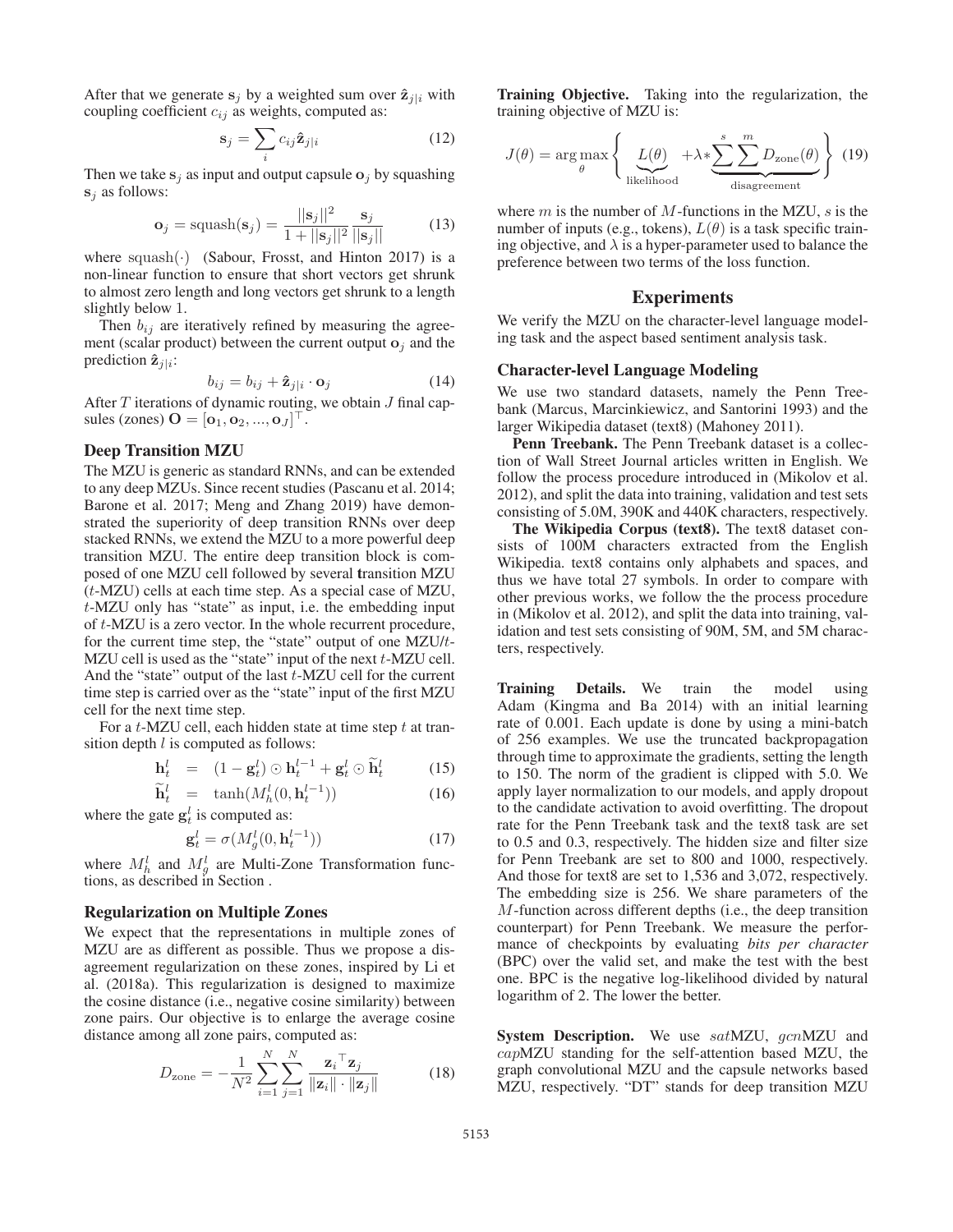| <b>MODEL</b>                               | <b>SIZE</b> | <b>BPC</b> |
|--------------------------------------------|-------------|------------|
|                                            |             |            |
| LSTM (Krueger et al. 2017)                 |             | 1.36       |
| Zoneout LSTM (Krueger et al. 2017)         |             | 1.27       |
| 2-Layers LSTM (Zoph and Le 2017)           | 6.6M        | 1.243      |
| LN-HM-LSTM (Chung, Ahn, and Bengio 2017)   |             | 1.24       |
| HyperLSTM (Ha, Dai, and Le 2017)           | 14.4M       | 1.219      |
| NASCell (Zoph and Le 2017)                 | 16.3M       | 1.214      |
| FS-LSTM-4 (Mujika, Meier, and Steger 2017) | 7.2M        | 1.190      |
| res-IndRNN (Li et al. 2018b)               |             | 1.19       |
| $satMZU+DT$ (ours)                         | 6.5M        | 1.189      |
| $qcnMZU+DT$ (ours)                         | 6.4M        | 1.183      |
| $capMZU+DT$ (ours)                         | 7.2M        | 1.181      |

Table 1: BPC on Penn Treebank test set.

| <b>MODEL</b>                             | <b>SIZE</b> | <b>BPC</b> |
|------------------------------------------|-------------|------------|
| Large td-LSTM (Zhang et al. 2016)        |             | 1.49       |
| MI-LSTM (Wu et al. 2016)                 |             | 1.44       |
| BN-LSTM (Cooijmans et al. 2017)          |             | 1.36       |
| Zoneout LSTM (Krueger et al. 2017)       |             | 1.336      |
| LN HM-LSTM (Chung, Ahn, and Bengio 2017) | 35M         | 1.29       |
| Large RHN (Zilly et al. 2017)            | 45M         | 1.27       |
| Large mLSTM (Krause et al. 2016)         | 45M         | 1.27       |
| $satMZU+DT$ (ours)                       | 32M         | 1.268      |
| $qcnMZU+DT$ (ours)                       | 32M         | 1.260      |
| $capMZU+DT$ (ours)                       | 41M         | 1.249      |
| Transformer (Al-Rfou et al. 2018)        | 235M        | 1.13       |
| Transformer-XL (Dai et al. 2019)         | 277M        | 1.08       |

Table 2: BPC on text8 test set.

cells, with transition depth setting to 1 by default, i.e. one MZU cell plus one t-MZU cell. For all MZU models, we apply 4 zones in  $M$ -functions, except when otherwise mentioned. For all capMZUs, we set the number of output capsules to 2, and use 3 routing iterations, according to primary experiments. We set  $\lambda$  to 1.0 in Eq. 19 for all experiments. From primary experiments with different settings to  $\lambda$ , we find setting  $\lambda > 0$  (promoting to different zones) consistently improve the performance (0.005  $\sim$  0.007 BPC) on both shallow and deep MZU models. While setting  $\lambda < 0$ (promoting to similar zones), e.g. -0.5 or -1.0, sharply declines the performance (0.03  $\sim$  0.05 BPC). This indicates modeling multi-zone transformation affects the state transition, and consequently affects the performance.

Main Results. Table 1 shows results on Penn Treebank test set, with comparing to existing competitive approaches. Our MZU models outperform previous competitive approaches, including deeper RNNs, e.g., the 4-layers FS-LSTM and the 11-layers res-IndRNN, without using more parameters. Among three MZU models, the  $gcnMZU+DT$ and the capMZU+DT achieve better performance than the satMZU+DT, and the capMZU+DT achieves the best BPC with 1.181. The *capMZU* can model part-whole relationships between the old zones and the new zones to aggregate useful information, through multiple iterations of routingby-agreement. Such kind of multi-round refinements let the new zones contain more accurate representations and therefore capMZU preforms better than other MZUs.

To demonstrate that MZUs work well across datasets, we conduct experiments on a larger dataset text8. As shown

| #ZONES | satMZU | qcnMZU | capMZU |
|--------|--------|--------|--------|
|        | 1.191  | 1.187  | 1.186  |
|        | 1.189  | 1.183  | 1.181  |
| 8      | 1.200  | 1.189  | 1.181  |
| 16     | 1.208  | 1.185  | 1.186  |

Table 3: Effects of zone numbers on Penn Treebank test set. All the tested models are with "DT", which omitted due to the limited table space.

| <b>MODEL</b>        | $No-DT$ | DT    |
|---------------------|---------|-------|
| GRU                 | 1.269   | 1.208 |
| satMZRNN            | 1.214   | 1.189 |
| <b>REGULAR-GATE</b> | 1.236   | 1.207 |
| REGULAR-TRANS.      | 1.247   | 1.208 |
| $gcn$ MZRNN         | 1.196   | 1.183 |
| <b>REGULAR-GATE</b> | 1.224   | 1.197 |
| REGULAR-TRANS.      | 1.225   | 1.191 |
| $cap$ MZRNN         | 1.192   | 1.181 |
| <b>REGULAR-GATE</b> | 1.219   | 1.190 |
| REGULAR-TRANS.      | 1.211   | 1.188 |

Table 4: Ablation study of M-functions in MZUs. "REGULAR" stands for replacing the  $M$ -function with the regular linear transformation function on  $[\mathbf{x}_t, \mathbf{h}_{t-1}]$ .

in Table 2, using even less parameters, our satMZU+DT, gcnMZU+DT and capMZU+DT outperform several previous deep RNNs, including the 10-depths Large RHN and the stacked Large mLSTM, except the recently proposed transformer-based models (Al-Rfou et al. 2018; Dai et al. 2019) trained with much longer context (512), deeper layers (24-layers Transformer & 64-layers Transformer-XL) and larger amount of parameters. Explicit using longer context indeed improves the performance of language modeling. While in this work, we mainly focus on boosting the transition functions (i.e., only operate on  $x_t$  and  $h_{t-1}$ ) of RNNs. Our approaches can also be applied on transformer-based architectures, e.g for enhancing the multi-head attention.

The Number of Zones. We investigate the impact of zone numbers on MZUs, in particular, we conduct experiments with three deep MZU models (MZU+DT) on Penn Treebank. For each model, we respectively test 2, 4, 8, and 16 zones in M-functions. As the dimension of the zone is decided by the hidden size and the zone number, i.e.,  $d_z$  $= d_h/N$ , more zones do not lead to more parameters. As shown in Table 3, using 4 zones achieves the best performance for all MZU models. Additionally, we observe that the satMZU is more sensitive on the number of zones, and leveraging too many zones (e.g. 8, 16) sharply declines the performance. The gcnMZU and the capMZU are more robust on modeling multiple zones, benefiting from the powerful graph convolutional structure and dynamic routing algorithm, respectively.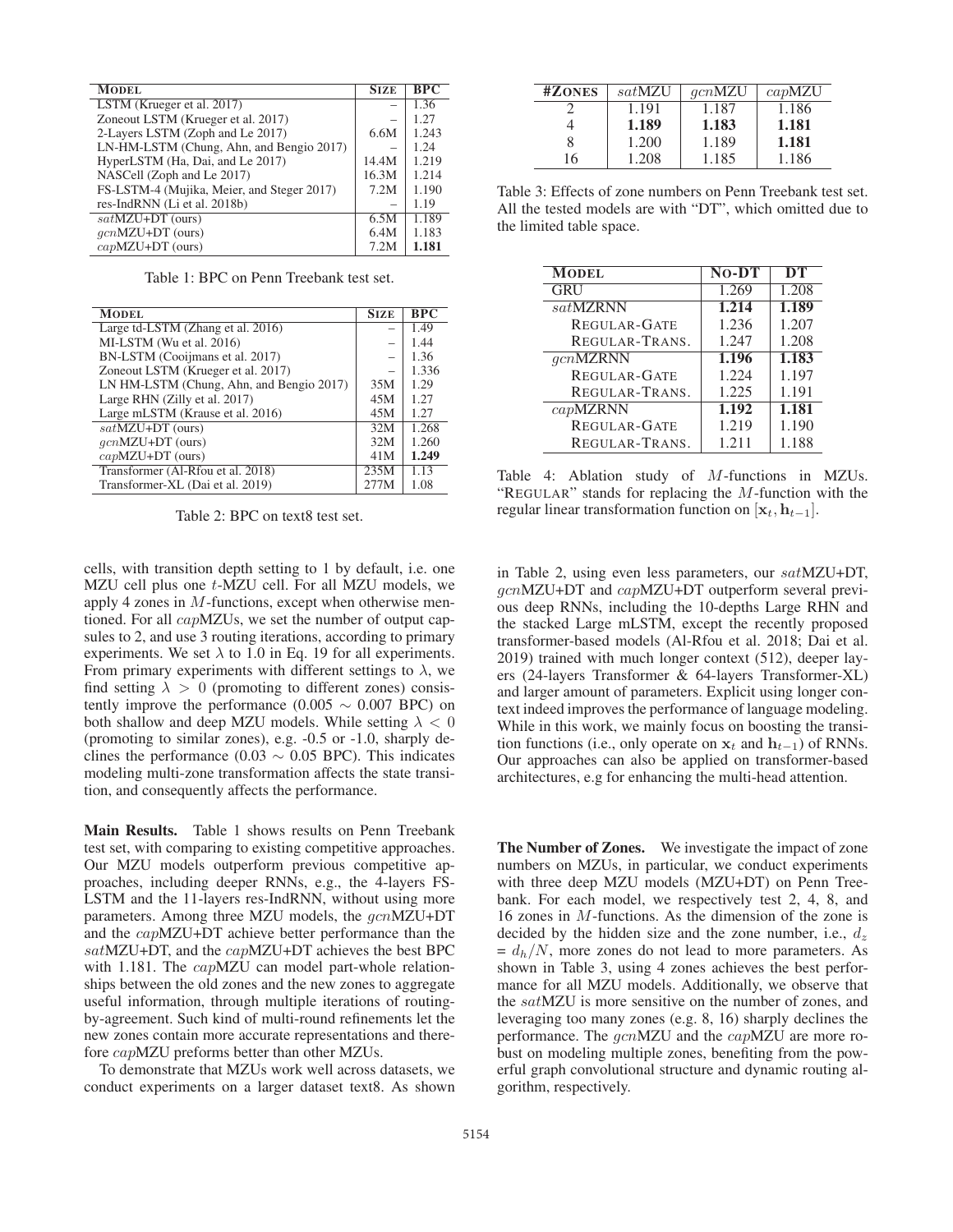

Figure 2: BPC of shallow (left) and deep (right) models on sequences with different lengths. The numbers on X-axis stand for sequences longer than the corresponding length (x10), e.g., 9 for sequences with (90, 120] characters. The superiority of MZUs over GRUs is more obvious on long sequences (e.g.  $>90$ ).

Ablation Study. Since the M-function works on the gating module (i.e.,  $g_t$ ) and the transformation module (i.e.,  $h_t$ ), we conduct an ablation study to investigate its effects on both modules. We show results in Table 4, where  $h_t$ ), we conduct an ablation study to investigate its ef-"REGULAR" stands for replacing the  $M$ -function with the regular linear transformation on  $[\mathbf{x}_t, \mathbf{h}_{t-1}]$ . As shown in Table 4, the M-function is crucial for both the gating module ("GATE") and the transformation module ("TRANS."), for both shallow ("NO-DT") and deep ("DT") MZU models, since replacing any module with the REGULAR one sharply declines the performance. We also list results $3$  of GRU and deep transition GRU (Pascanu et al. 2014) (i.e., "DT") in Table 4. Even with the module degeneration, our MZUs still outperform GRUs which only based on single space composition, in shallow and deep models, correspondingly.

About Length. We investigate effects of MZU models on sequences with different length, and compare them with GRU and deep transition GRU (GRU+DT) in Figure 2. The results of shallow and deep models are in the left and right subfigure, respectively. As shown in Figure 2, on sequences with different length, shallow and deep MZU models consistently yield better performance than the GRU and the GRU+DT, respectively. And the superiority is more obvious on long sequences (e.g., >90) for both shallow and deep MZU models, demonstrating the stronger capability for long sequence processing of the MZU.

Visualization Analysis. We conduct a visualization analysis to demonstrate the superiority of the MZU (Figure 3(b)) over GRU (Figure 3(a)). In particular, we compare the capMZU to GRU. We compute the relevance between each of the last five characters (i.e., 'm', 'e', 'n', 't', 's') and all characters before it. For example, the relevance between 'm' and the first character 'p' is calculated by the cosine similarity between the candidate activation (stands for the transformation at current step) of 'm' and the hidden state of 'p'. The higher the relevance, the more white of the grayscale.



Figure 3: Relevance results between each of the last five characters (i.e., 'm', 'e', 'n', 't', 's') and all characters before it, from the GRU(a) and the  $capMZU(b)$ . (c) shows the zone-specific relevance result of capMZU between the last character 's' and all characters before it. The higher the relevance, the more white of the grayscale. Blue rectangles and green ellipses indicate high-relevance parts. '.' stands for the space between two words.

| <b>SENTENCE</b>  | The appetizers are ok, but the service is slow. |          |  |
|------------------|-------------------------------------------------|----------|--|
| Aspect           | The appetizers                                  | service  |  |
| <b>Sentiment</b> | Neutral                                         | Negative |  |

Table 5: An example that contains different sentiment polarities towards two aspects.

From Figure 3(a) (GRU), we can find that 1) The gray distribution is not sharply contoured; and 2) the highest relevance positions to each computed character usually occur at the nearest position to it or at positions with the same surface character, such as the boxes marked blue. In Figure 3(b) (capMZU), the gray distribution is more sharply contoured, e.g., three regions marked by green ellipses. Additionally, it captures some philological segments, such as the suffixes "ments" and "ed", and parts of the word "inc.", which are related to the word "agreements". Furthermore, we investigate how multiple zones affect the performance, and show the zone-specific relevance between the last character 's' and all characters before it in Figure 3(c) (capMZU). We find that different zones indeed capture different philological information. For example, "zone1" and "zone3" capture some suffixes (e.g., "ment", "ed"), "zone2" captures the same surface character 's' in long distance, and "zone4" not only captures the nearest 't' to 's', but also captures the long distance and frequent collocation "ts".

## Aspect Based Sentiment Analysis

Task Description. Since RNNs are widely used for sequence modeling and classification tasks, we choose the well-known and challenging ABSA task as a case study to demonstrate the generalizability across tasks of the MZU. We test on the aspect-term based task of the SemEval 2014 Task 4 (Pontiki et al. 2014) with two datasets that contain domain-specific customer reviews for restaurants and lap-

<sup>&</sup>lt;sup>3</sup>We also apply dropout and layer normalization to GRUs, and build models with the same settings to our MZUs.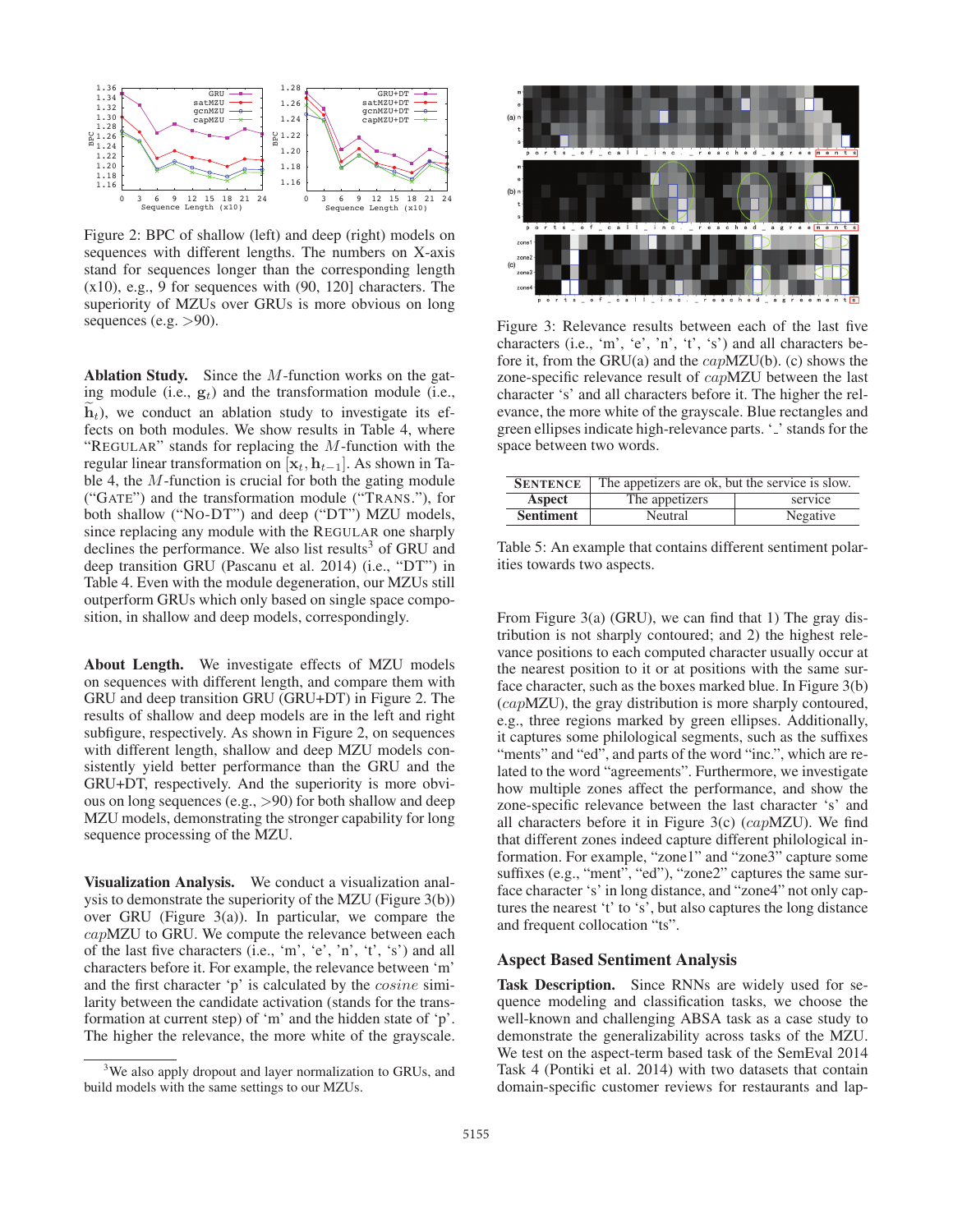| <b>MODELS</b>                             | <b>RESTAURANT</b> |                | <b>LAPTOP</b>      |                |
|-------------------------------------------|-------------------|----------------|--------------------|----------------|
|                                           | DS.               | HDS.           | DS.                | HDS.           |
| TD-LSTM* (Tang et al. $2016$ )            | $73.44 + 1.17$    | $56.48 + 2.46$ | $62.23 + 0.92$     | $46.11 + 1.89$ |
| ATAE-LSTM <sup>*</sup> (Wang et al. 2016) | $73.74 + 3.01$    | $50.98 + 2.27$ | $64.38 + 4.52$     | $40.39 + 1.30$ |
| $GCAE^*$ (Xue and Li 2018)                | $77.28 + 0.32$    | $56.73 + 0.56$ | $69.14 \pm 0.32$   | $47.06 + 2.45$ |
| <b>GRU (WITH-DT)</b>                      | $78.25 + 0.51$    | $56.17 + 0.72$ | $71.01 + 0.73$     | $47.03 + 1.15$ |
| $capMZRNN$ (WITH-DT)                      | $79.40 + 0.23$    | $57.59 + 0.70$ | $72.45 {\pm} 0.68$ | $47.96 + 1.12$ |

Table 6: The accuracy (mean of five times training with standard deviation) on SemEval 2014 term-based datasets. Results (marked with "\*") of existing systems are cited from (Xue and Li 2018).

tops, each of which contains four sentiment labels (i.e., Positive, Negative, Neutral, and Conflict). For this task, the goal is to infer sentiment polarity over the aspect (i.e., the given term), which is a subsequence of the sentence. The example in Table 5 shows the customer's different attitudes towards two terms: "*The appetizers*" and "*service*". For each dataset, we follow (Xue and Li 2018; Liang et al. 2019) and construct a hard sub-dataset (named "HDS") by extracting from the full dataset (named "DS"). In "HDS", all sentences contain multiple aspects, each of which corresponds to a dfferent sentiment label. On this sub-dataset, we copy each sentence  $n$  times, where  $n$  is the number of aspects in a sentence.

Models. We compare our MZU with the deep transition GRU and several previous competitive systems. For the MZU, we use *capMZRNN* with deep transition. We take the ABSA as a sentence-level classification task. Therefore, for both GRU model and capMZRNN model, we follow (Tang et al. 2016), and firstly encode the sentence as a standard Bi-RNN encoder does. Then we conduct mean pooling on the output hidden states to generate a sentence vector. Next we concatenate the sentence vector with the given aspect embedding (the mean of embeddings for multi-word aspects). Finally, we predict the sentiment polarity with the concatenated representation by a softmax layer.

Results. As shown in Table 6, our implemented deep transition GRU outperforms most previous LSTM-based systems (i.e., TD-LSTM (Tang et al. 2016), ATAE-LSTM (Wang et al. 2016) and the gated CNN-based system GCAE (Xue and Li 2018) (comparable on "HDS" sub-datasets), demonstrating that our deep transition GRU is a strong baseline. When incorporating the MZU, our capMZRNN further improve the performance on multiple datasets by significant margins. These results demonstrate the superiority and generalizability of the MZU cross tasks.

# Related Work

This work is inspired by the idea of processing attentions on multiple subspaces with different heads (Vaswani et al. 2017). While different from this multi-channel style operation, we conduct fully connected interactions on multiple zones to extract useful information. In particular, we propose three effective models to conduct interactions and representation composition.

Some researchers (Pascanu et al. 2014; Zilly et al. 2017; Graves 2016; Mujika, Meier, and Steger 2017) boost the

transition function with deep architectures, such as adding intermediate layers to increase the transition depth. Different from these works, we boost the performance of RNNs by modeling multiple zone composition for the transition function. Additionally, our MZU is generic and can be easily extended to deep MZUs.

Some researchers devise models to capture specific features from the processed history sequence, including incorporating an attention mechanism into LSTM cells (Zhong, Lin, and Chen 2018) or extending the GRU with a recurrent attention unit (Zhong, Yue, and Ling 2018). Different from these works, we focus on boosting the transition function by modeling multiple zone composition, which only operates on  $\mathbf{x}_t$  and  $\mathbf{h}_{t-1}$ , at each time step.

Some studies (Merity, Keskar, and Socher 2018; Brahma 2018) investigate regularization techniques for optimizing LSTM-based models, such as weight dropout, variational dropout, weight tying, temporal activation regularization, and past decode regularization. These techniques can be used to further optimize MZU-based models in the future.

# **Conclusion**

We propose a generic Multi-zone Unit for RNNs along with three effective variants (i.e., the  $satMZU$ , the  $gcnMZU$ and the capMZU), which boost the state transition function through modeling multiple space composition. To further enhance MZUs, we propose an effective regularization objective to promote the diversity in multiple zones. Experiments on two character-level language modeling datasets show that our MZUs can automatically capture rich linguistic information and substantially improve the performance. Experimental results on the ABSA task further demonstrate the superiority and generalizability of the MZU.

## Acknowledgments

Yang Liu is supported by the National Key R&D Program of China (No. 2017YFB0202204), National Natural Science Foundation of China (No. 61761166008), Beijing Advanced Innovation Center for Language Resources (No. TYR17002).

## References

Akbik, A.; Blythe, D.; and Vollgraf, R. 2018. Contextual string embeddings for sequence labeling. In *ACL*.